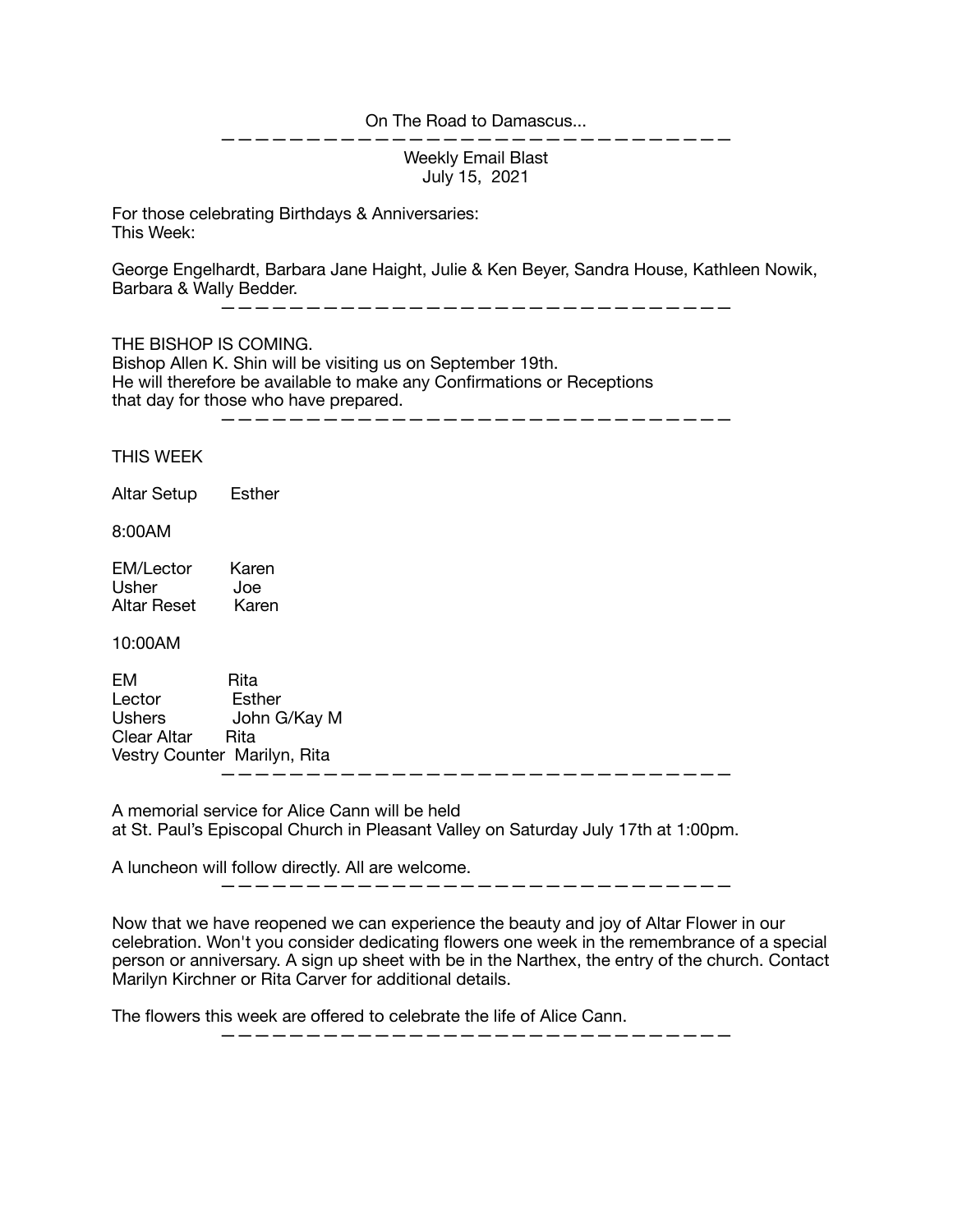## PI FASANT VALLEY DAYS

The Pleasant Valley Weekend Food Trailer Committee is asking for your help! Pleasant Valley Weekend is September 17, 18 and 19th. It is the town's bicentennial celebration! If you wish to volunteer for the weekend, we have a variety of over 100 man hours available. Contact Nancy Adams – 464-2659/635-1448 or email Nancy at nancyslittleangelspvny@gmail.com (mailto:nancyslittleangelspvny@gmail.com?subject=PV%20Weekend) .

This year we are asking for donations of cases of bottled water, Arizona Green Tea or Lipton Lemon Iced Tea (PLASTIC BOTTLES ONLY) and CASH to purchase soda. (You can write a check to St. Paul's and in the memo line write "PV Days" or cash in an envelope with your name and "PV Days" written on it).

WE ARE IN NEED OF:

12 cases (24 pack or larger) of water

3 cases of Arizona Green Tea or Lipton Lemon Ice Tea

IF YOU WISH TO PURCHASE 16 OZ. PLASTIC BOTTLED SODA, WE ARE IN NEED OF

12 cases of Coke 4 cases of Diet Coke 4 cases of Root Beer

4 cases of Orange Soda 1 cases of Dr. Pepper 2 cases of Sprite

We will collect donations on Sunday's starting August 1^st. through Sept. 12^th or until we have met our goal. (Monetary donations can be put in the plate or given to Marilyn K. at any time) You can also drop soda/water off at Nancy's house located at 251 Creek Road Pleasant Valley.

Thank you in advance!

Nancy and Rick

——————————————————————————————

Mid-year Pledge Statements will be mailed out to all parishioners during the month of July. Look for them in your mailboxes soon.

——————————————————————————————

| The Thrift Shop is OPEN FOR BUSINESS!<br>Saturdays from 10 AM to 1 PM. |  |
|------------------------------------------------------------------------|--|
| Come one, come all.                                                    |  |
| Please spread the word.                                                |  |
|                                                                        |  |

THIS WEEK - July 17th at 1pm Memorial Service for Alice Cann August 15th 11:30-1:00 Ice Cream Social September 17-19 PV Days September 19th Bishop Shin visits September 25th 4:30-7:00 Chicken BBQ ——————————————————————————————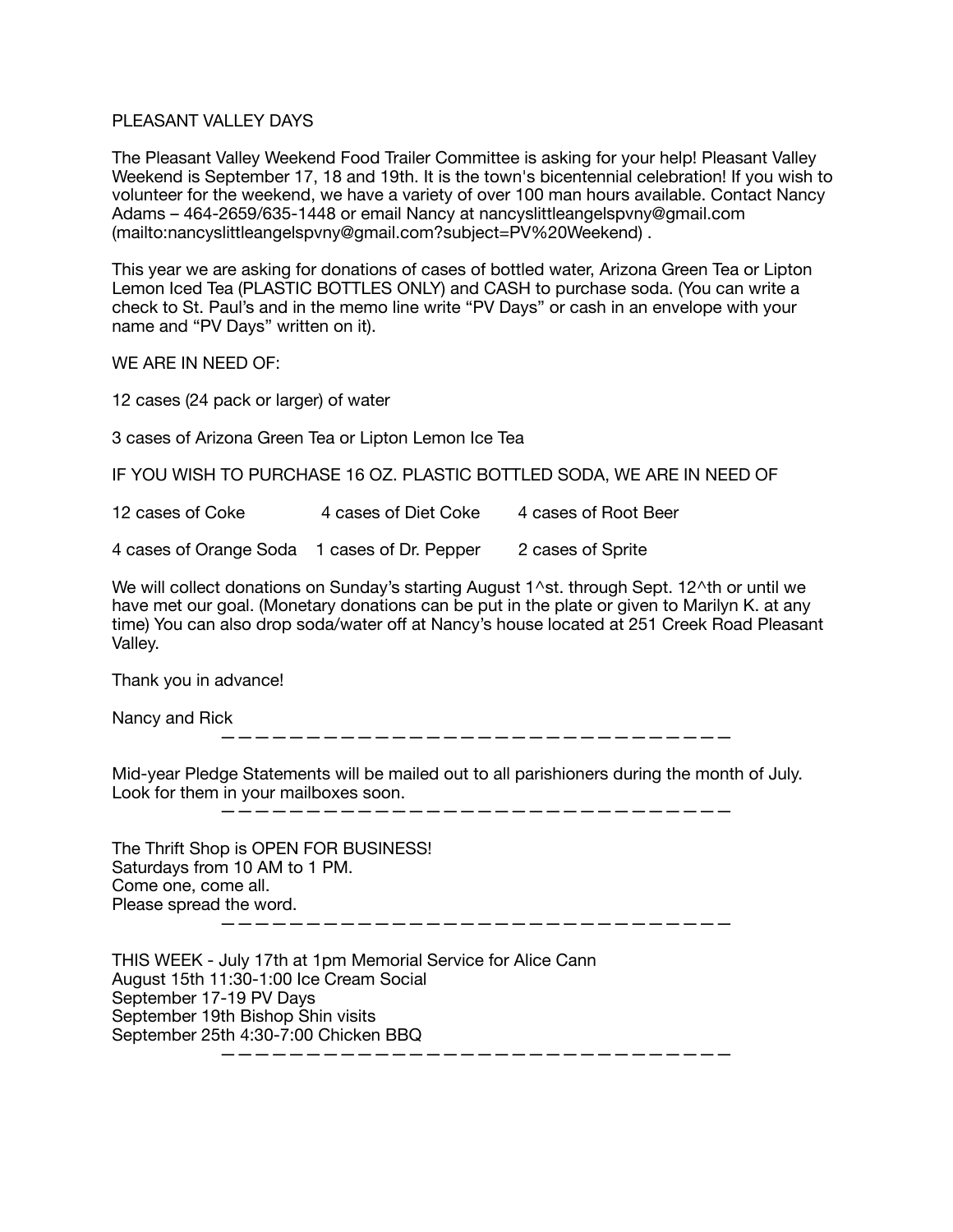| <b>Special Prayer List</b>                                                                                                                                                                                                                                                                                                                                                       |
|----------------------------------------------------------------------------------------------------------------------------------------------------------------------------------------------------------------------------------------------------------------------------------------------------------------------------------------------------------------------------------|
| Kathryn Kistinger                                                                                                                                                                                                                                                                                                                                                                |
| Rosemary Wright<br>13 DeGarmo Road, Poughkeepsie 12603<br>Cards of prayer and encouragement are welcome.                                                                                                                                                                                                                                                                         |
| Bishop's Corner:<br>If you missed any of this week's inspiring video messages from our Bishops, click on this blue<br>link: Diocese of NY (https://vimeo.com/showcase/ednyhweaster2020) and it will take you to<br>the page with all their wonderful videos.<br>------------------                                                                                               |
| <b>Reminders</b><br>Adams Gift Cards: Year-Round Fundraising - PLEASE CALL GINNY OR DEBBY TO ARRANGE<br><b>FOR PICKUP.</b><br>If you shop at Adams or give gift cards as gifts, our ministries benefit from this fundraiser.<br>Thank You!                                                                                                                                       |
| Communications<br>If you use Facebook, please like & follow the St. Paul's page (https://www.facebook.com/<br>stpaulspleasantvalley/?ref=bookmarks). Also, please invite people you know who may be<br>interested in the mission and outreach ministries at St. Paul's. ALSO, please "Subscribe" to our<br>YouTube channel and let others know about it. Let's get the WORD out! |
| <b>UPDATED Weekly Ministry Schedule</b><br>First Wednesdays -<br>5:00 PM Ecumenical Food Pantry: PV United Methodist Church, Volunteers Welcome! OPEN<br>WITH CURBSIDE SIGN-IN AND DELIVERY                                                                                                                                                                                      |
| All Wednesdays:<br>1:00-2:30 PM Bible Study: Sepe Room, Parish Hall SUSPENDED                                                                                                                                                                                                                                                                                                    |
| Fridays: (every week)<br>6:00 PM: Evening Prayer, Church<br><b>RESUMED</b>                                                                                                                                                                                                                                                                                                       |
| Sundays:<br>8:00 AM Holy Eucharist Rite I, Church RESUMED<br>9:45 AM Sunday School, PH SUSPENDED<br>10:00 AM Holy Eucharist Rite II, Church RESUMED<br>10:00 AM Micro Service via YouTube (https://bit.ly/2WMf1Kh) -NOW LIVESTREAMING ON<br><b>FACEBOOK</b><br>11:30 AM - 12:00 PM Adult Ed: Sepe Room, Parish Hall SUSPENDED                                                    |
| In case of Pastoral Emergency:<br>Please call a warden:<br>Rick Harris 845-867-6516 or Rita Carver 518-622-0104.                                                                                                                                                                                                                                                                 |

They will be able to contact the Priest on call for pastoral coverage.